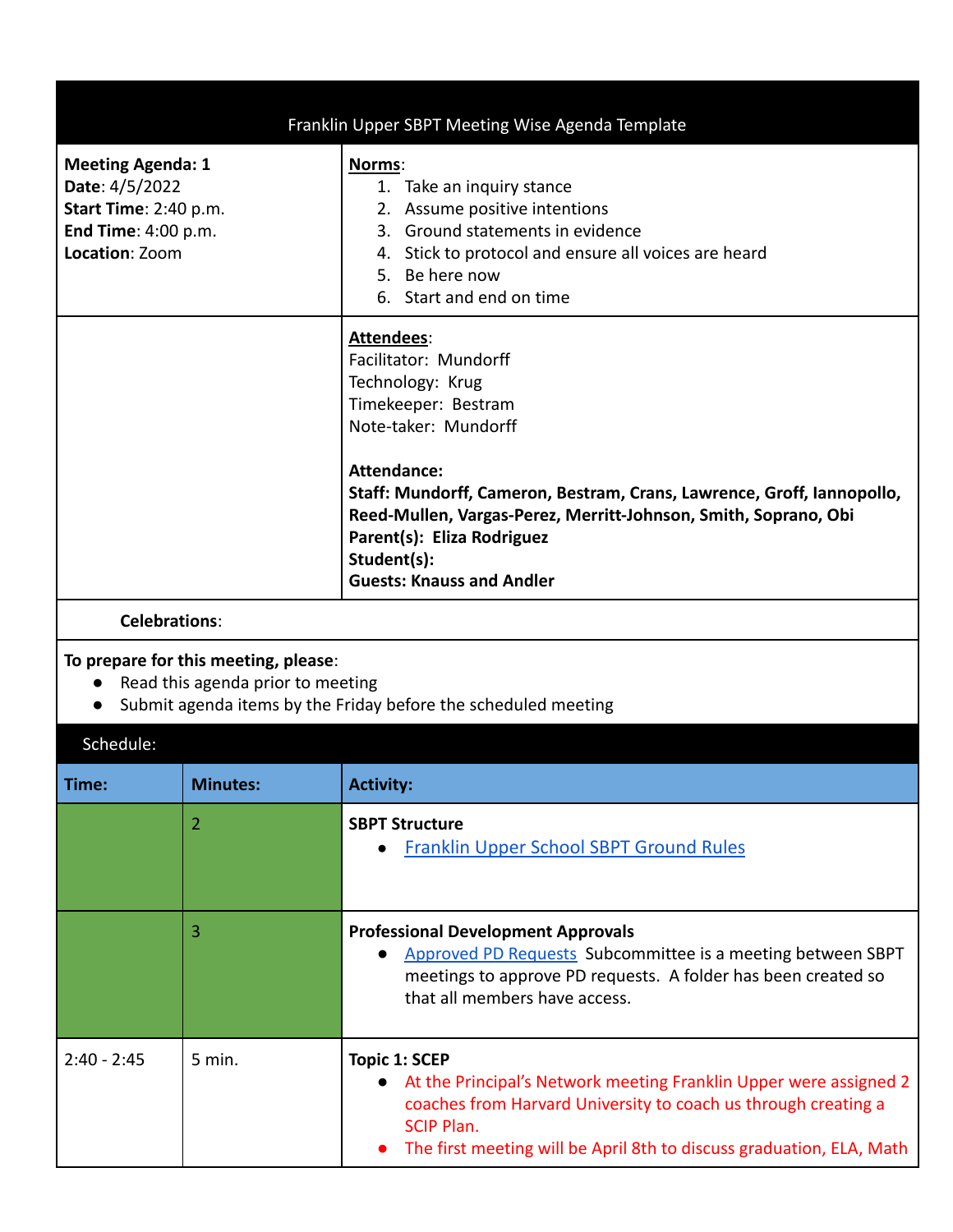|               |                  | and culture data.<br>Meetings will also be held with SBPT to developm commitments<br>with these focuses.<br>This work will also be enveloped into the SCEP Plan.                                                                                                                                                                                                                                                                                                                 |  |  |
|---------------|------------------|----------------------------------------------------------------------------------------------------------------------------------------------------------------------------------------------------------------------------------------------------------------------------------------------------------------------------------------------------------------------------------------------------------------------------------------------------------------------------------|--|--|
| $2:45 - 2:50$ | 5 min            | <b>Topic 2: School Based PTC</b><br>Next date is 5/4. Plan will be determined. Hopefully, we can return<br>to a face to face format. Smith will inquire and a plan will be<br>developed.                                                                                                                                                                                                                                                                                         |  |  |
| 2:50-3:00     | 10<br>mins       | Topic 3: Multi-tiered Support System Plan<br><b>SEL PEAK</b><br>Mr. Andler presented to the group regarding PEAK curriculum.<br>$\bullet$<br>Curriculum will be presented to teachers on Superintendent's<br>$\bullet$<br>Conference Day as a voluntary curriculum.<br>SBPT is completely in support of this curriculum! The committee<br>will be bringing the curriculum to the full staff for review and then<br>submitting it to SBPT for an official approval for next year. |  |  |
| $3 - 3:05$    | 5 min            | Topic 4: Clubs: We need to approve LGBTQ club. (link below)<br><b>Clubs 2021-2022</b><br>• Gender-Sexuality Alliance Club was approved.                                                                                                                                                                                                                                                                                                                                          |  |  |
| $3:05 - 3:10$ | 3 min            | <b>Topic 5: PD Half-Days</b><br>April 11th is a half day - schedule is going to be classroom time or<br>chaperoning the skating party.<br>April 12th is a full Superintendent's Conference Day - schedule is<br>forth coming.                                                                                                                                                                                                                                                    |  |  |
| $3:10-3:15$   | 5 min            | <b>Topic 6: Marking Period Recovery</b><br>Teachers will be asked to look at what opportunities they can give<br>students to make up previous marking period work.                                                                                                                                                                                                                                                                                                               |  |  |
| $3:15-3:25$   | $10 \text{ min}$ | <b>Topic 7: Summer Program</b><br>Will host 450 students grades 9-12 of just our Franklin students.<br>The location will be at Hart Street.                                                                                                                                                                                                                                                                                                                                      |  |  |
| $3:35-3:40$   | 5 min            | <b>Topic 8: Parent Report</b><br>I.<br>Padres Comprometidos/Engaged Parents<br>Parent training took place on 4/04/2022<br>Topics/Presenters:                                                                                                                                                                                                                                                                                                                                     |  |  |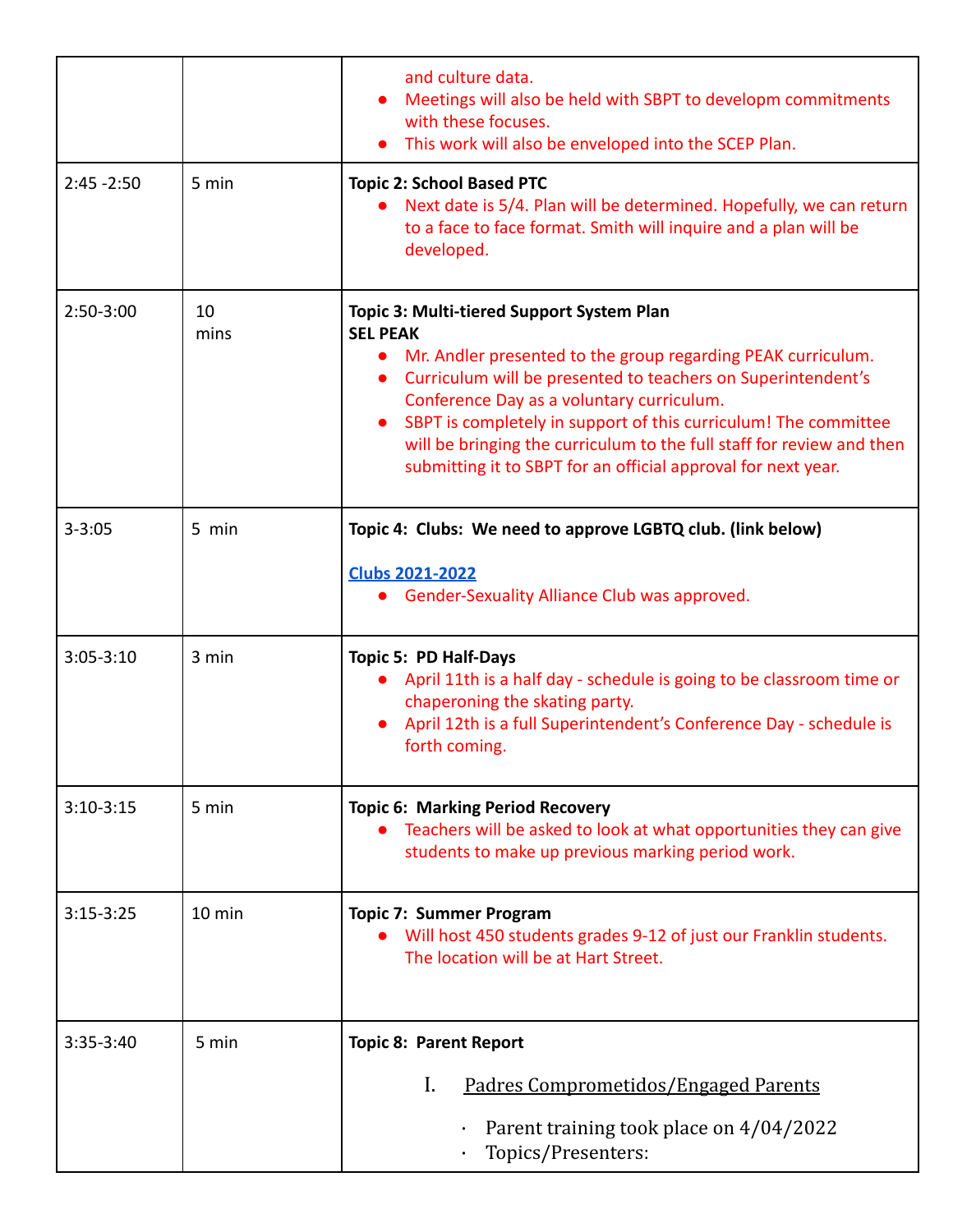|  |                                                                                                                                                                                                                                                                                                                                                                                        | ○ Financial Literacy, Ms. Annette Campbell of<br>The Tax Experience<br>Next Topic: Adult Education; Date TBD<br>$\bullet$ |
|--|----------------------------------------------------------------------------------------------------------------------------------------------------------------------------------------------------------------------------------------------------------------------------------------------------------------------------------------------------------------------------------------|---------------------------------------------------------------------------------------------------------------------------|
|  | II.                                                                                                                                                                                                                                                                                                                                                                                    | <b>PTO</b>                                                                                                                |
|  |                                                                                                                                                                                                                                                                                                                                                                                        | Family Game Night took place on March 23rd,<br>$\bullet$<br>with prizes                                                   |
|  |                                                                                                                                                                                                                                                                                                                                                                                        | o Prizes were delivered to all winners                                                                                    |
|  |                                                                                                                                                                                                                                                                                                                                                                                        | Next Meeting is Tuesday, April 12 <sup>th</sup><br>$\bullet$                                                              |
|  |                                                                                                                                                                                                                                                                                                                                                                                        | Planning and date for Parent Art Night will be<br>$\bullet$<br>discussed                                                  |
|  | III.                                                                                                                                                                                                                                                                                                                                                                                   | Rochester International Children's Film Festival                                                                          |
|  |                                                                                                                                                                                                                                                                                                                                                                                        | $\cdot$ Free Virtual Films on Monday, April 4 <sup>th</sup> through<br>Sunday, May 1 <sup>st</sup>                        |
|  |                                                                                                                                                                                                                                                                                                                                                                                        | More information at<br>$\bullet$<br>https://www.kidsfestroc.org/                                                          |
|  |                                                                                                                                                                                                                                                                                                                                                                                        | Agenda Items for Next Meeting:                                                                                            |
|  | <b>APPROVE MINUTES:</b><br>Signatures:<br>$D$ onna Groff<br>Rick Smith<br>Steve Soprano<br>Katrina Reed-Mullen<br>Convine Mundonff<br>Kristen Iannopollo<br>Andrew Bestram<br>Gayle Cameron<br>Teresa Lawrence<br>Marta I. Vargas-Perez<br>Eliza Rodriguez<br>Erin Obi<br>Vanessa Crans<br>Agenda Development: Groff and Obi<br>Next Meeting Date: May 8, 2022 (2:40 - 4:00)<br>Roles: |                                                                                                                           |